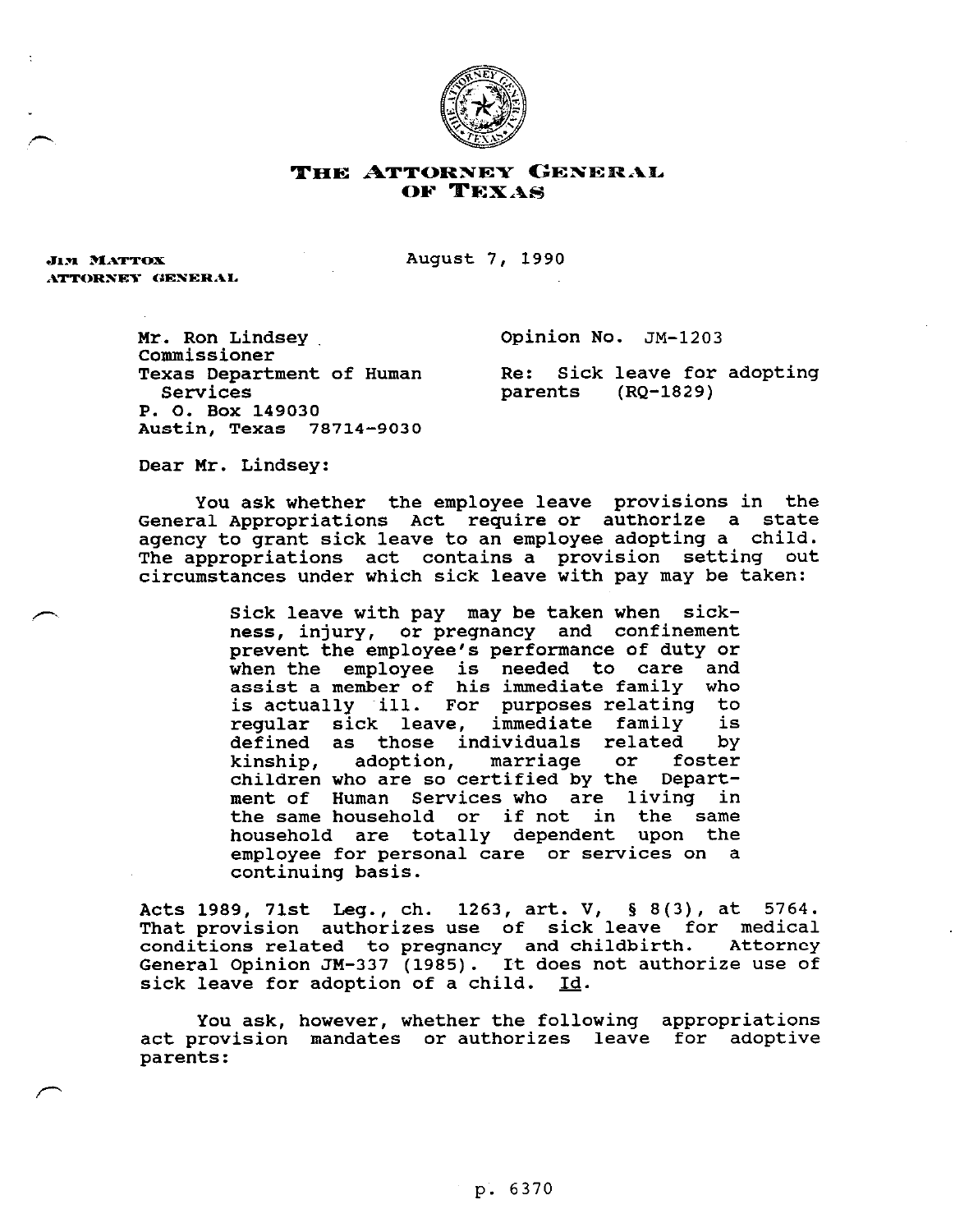Pregnancies . . . shall be treated as any other temporary disability. Each case shall be evaluated on its own merit.

Acts 1989, 71st Leg., ch. 1263, art. V, 5 8(6), at 5766. That language is enigmatic since adoption of a child would not normally be considered a disability.

The language in question first appeared in the appropriations act adopted in 1985. General Appropriations Act, Acts 1985, 69th Leg., ch. 980, art. V, § 8f, at budget 483. A version of the appropriations act for that year proposed by the Rouse Committee on Appropriations contained more specific language regarding leave for adoptive parents:

> A male or a female employee who adopts a child younger than three years of age is entitled to use his or her accrued sick leave for the purpose of establishing a family environment for the child and for bonding that relationship during any period not to exceed six weeks and beginning within a one-month period after the date that the child is placed in the home of the adoptive parent.

House Committee on Appropriations, C.S.H.B. 20, art. V, 5 8n (April 15, 1985). The Conference Committee deleted that language and added the provision stating that pregnancies or adoption or a child under three years of age should be and the should be an additional service of the should be treated as any other temporary disability. Conference Comm. Report, Ii-B. 20, 69th Leg. (1985).

The only statement we have found in the legislative history of the 1985 appropriations act in regard to that provision was part of a resolution adopted to allow the House to act upon certain matters in the Conference Committee Report:

> This change would bring state regulations into conformance with federal law which requires maternity to be treated as any other temporary disability.

H.C.R. 257, 69th Leg. (1985). The relevant federal law, 42<br>U.S.C. § 2000e(k), provides that "women affected by  $\S$  2000e(k), provides that pregnancy, childbirth, or related medical conditions shall<br>be treated the same for all employment-related be treated the same for all employment-related<br>nurmosos purposes . . . as other persons not so affected but similar in their ability or inability to work." See also 29 C.F.R. § 1604.10(b). In other words, the federal law requires employers to treat pregnancy and related medical conditions

 $\begin{array}{c} \vec{r} \\ \vec{r} \\ \vec{r} \end{array}$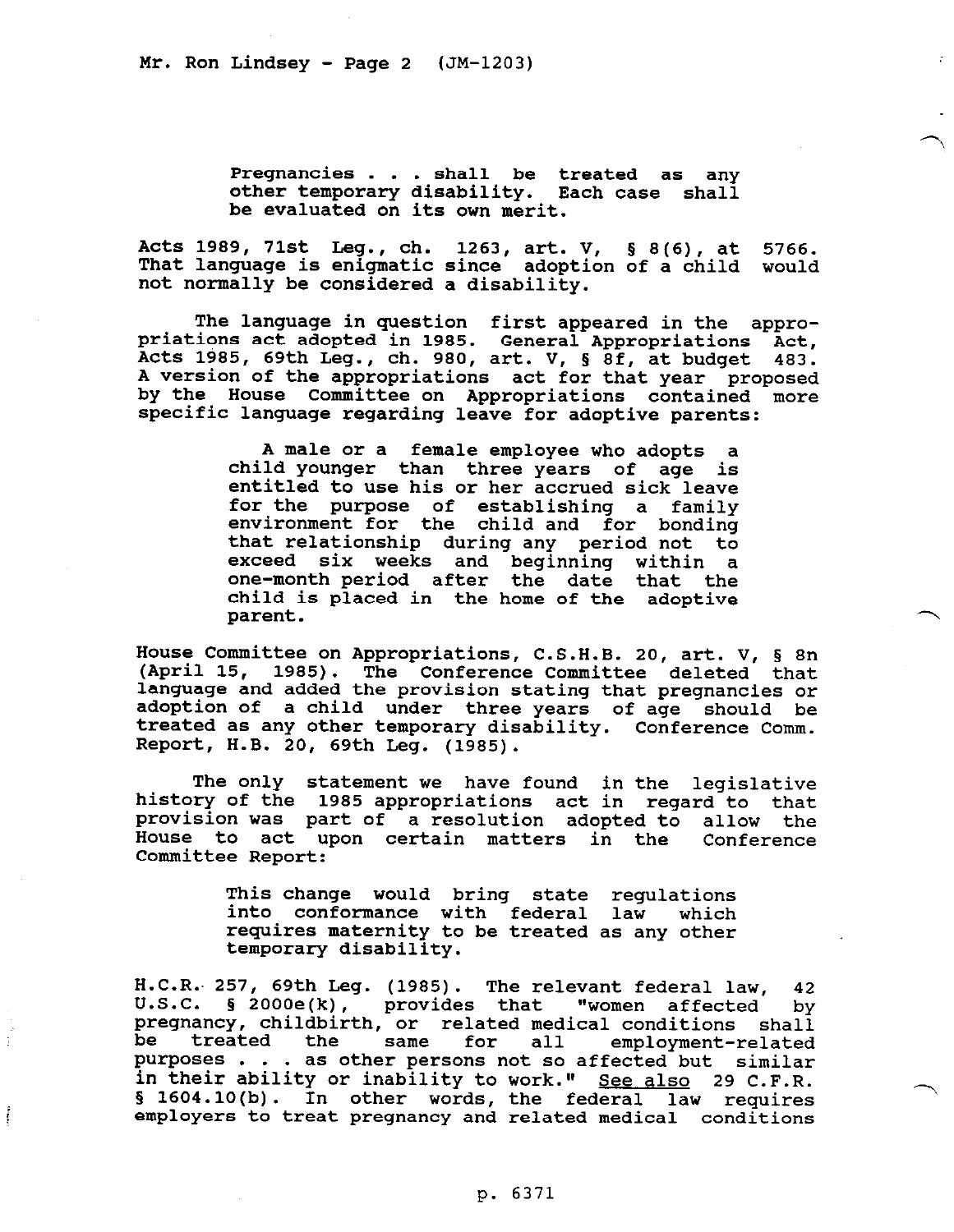A

the same as other medical disabilities. See 29 C.F.R. Pt. 1604, Appendix - Questions and Answers on the Pregnancy Discrimination Act, Pub. L. 95-555, 92 Stat. 2076 (1978). It does not require leave for new parents who did not give birth.1 Because the language in the appropriations act regarding adoption was not necessary to achieve the stated purpose of bringing the state into compliance with the<br>federal law, the federal law provides no quidance in federal law, the federal law provides no quidance interpreting that language.

Even though the language regarding adoption seems<br>aced in a provision addressed to treatment of misplaced in a provision addressed to treatment disabilities, the legislature obviously intended that the<br>language about adoption mean something. We conclude language about adoption mean something. therefore, that a state employee who adopts a child under three years of age is entitled to use sick leave. difficult question is how much leave an adoptive parent is entitled to. ridiculous. The plain language of the rider approaches the It states that adoption is to be treated as "any other temporary disability" and then directs the agency to evaluate each case on its own merits. While there might be little difficulty in evaluating an actual temporary disability "on its own merits," it is manifestly impossible to apply temporary disability standards to something which  $\curvearrowleft$  is not in fact a disability. In our opinion, the soundest approach is to disregard the "temporary disability" language and apply the standard that each case should be evaluated on its merits.

> The specific amount of sick leave permitted should be determined by the head of the specific agency, but we believe that a standard of reasonableness must be applied in each case. Ordinarily, it would not seem reasonable to grant to adoptive parents a greater amount of sick leave than is allowed by that agency to natural mothers for pregnancy and childbirth. Until the legislature has presented as provided more guidance in this matter, the amount of leave granted will of necessity vary, based on the individual case and on the liberality of the policies of a particular agency.

> You also ask whether adoptive or natural fathers may use sick leave in order to form an emotional bond with a child. In regard to leave for adoptive fathers, the

> 1. Pending federal legislation would require some employers to provide unpaid leave for all new parents. H.R. 770, 1Olst Cong., 2d Sess., 136 Cong. Rec. 2218 (1990) (passed in the House).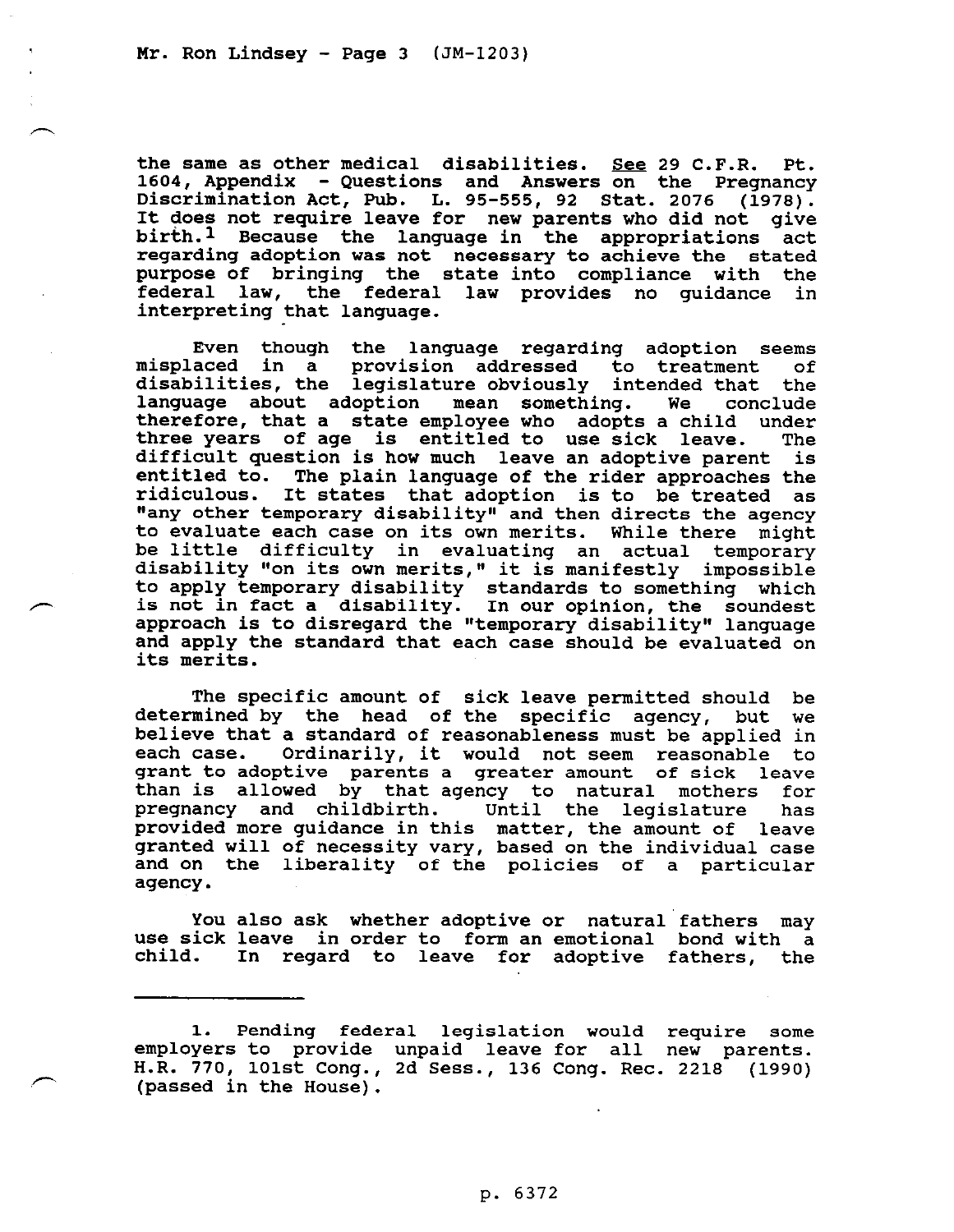appropriations act rider providing for adoptive leave applies to an employee of either sex who adopts a child. By contrast, nothing in the appropriations act however, authorizes natural parents to use sick leave to care for a healthy newborn.<sup>2</sup> Natural mothers, of course, may use sick leave for their recovery.

You then ask whether allowing disability leave for pregnancy and childbirth to natural mothers but not natural fathers is in conflict with Title 42, section 2000e-2 of the United States Code, which prohibits discrimination in the conditions of employment on the basis of sex. The United States Supreme Court has made clear that it does not. States Supreme Court has made clear that it does not.<br><u>California Fed. Sav. & Loan Ass'n. v. Guerra</u>, 479 U.S. 272 (1987); <u>see also Record v. Mill Neck Man</u> 479 U.S. 272 <u>for the Deaf</u>, 611 F. Supp. 905 (E.D.N.Y. nor Lutheran School 1985) (act does not protect people wishing to take child-rearing leave as opposed to women wishing to take pregnancy leave). See generally Strimling, The Constitutionality of State Laws Providing Employment Leave for Pregnancy: Rethinking Geduldig after Cal Fed, 77 Cal. L. Rev. 171 (1989).

You also ask about chapter 106 of the Civil Practices and Remedies Code, which prohibits the state from denying a benefit because of sex.<sup>3</sup> We think that a Texas court would adopt the analysis of the United States Supreme Court and conclude that allowing disability leave for pregnancy and childbirth does not constitute denial of a benefit to men because of their sex.<sup>4</sup> See Geduldig v. Aiello, 417 U.S. 484

2. A parent may use sick leave to care for a sick child of any age. Acts 1989, 71st Leg., ch. 1263, art. V,  $\S$  8(3), at 5764.

3. The Texas act, unlike the federal act, does not explicitly prohibit discrimination based on pregnancy.

4. The difference in treatment here is between natural parents and adoptive parents. That is a distinction based not on gender, but on parental status. You do not ask, and we do not consider, whether such disparate treatment violates the equal protection clause. See generally Geduldia v. Aiello, 417 U.S. 484 (1974) (pregnancy-based classification is not sex based classification for purposes of equal protection clause because it divides potential<br>beneficiaries into two groups: pregnant women and beneficiaries into two groups: pregnant women and non-pregnant women). Nor do we address whether the Texas Equal Rights Amendment, Tex. Const. art. I, 5 3a, requires (Footnote Continued)